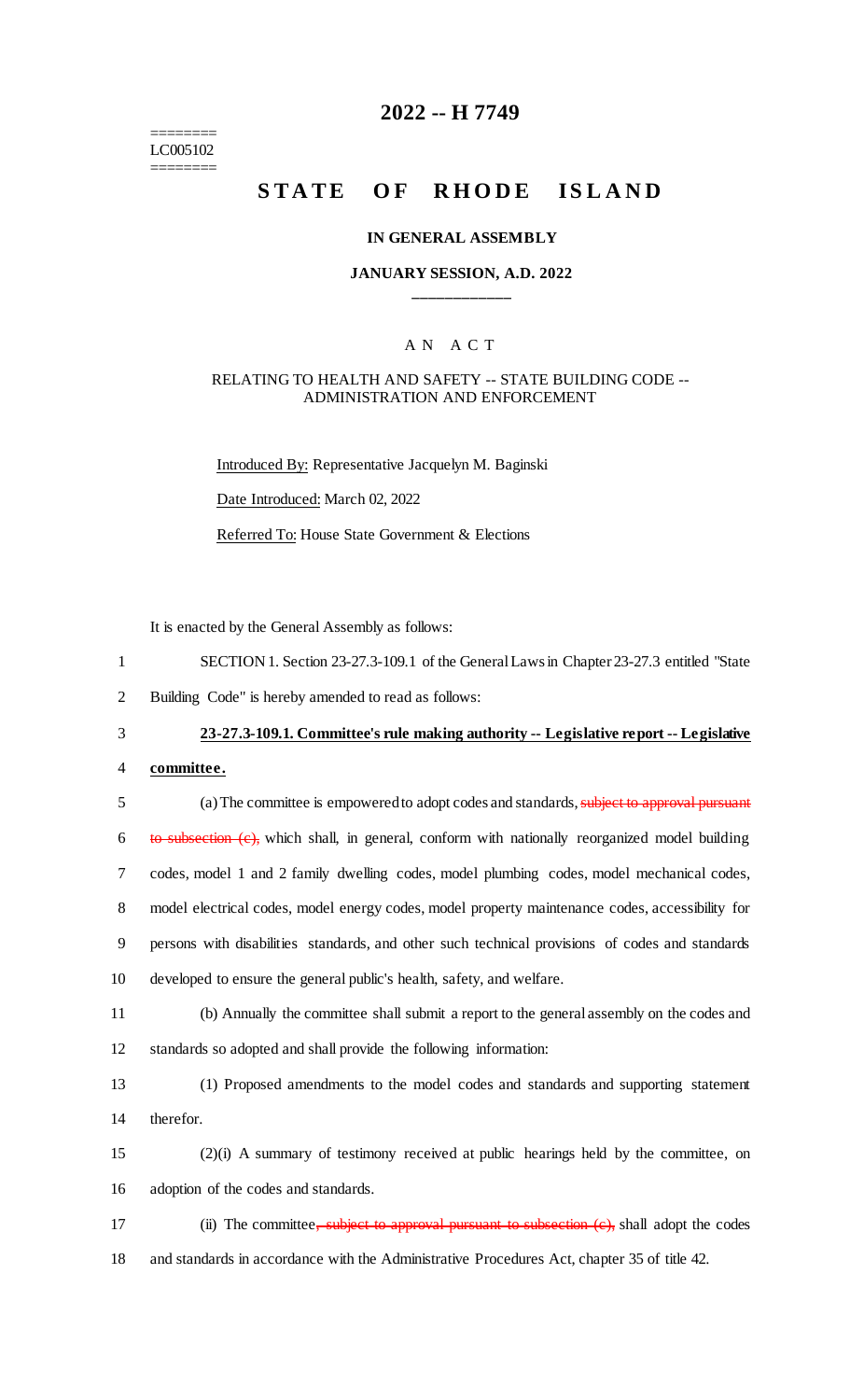(iii) The provisions of the state building code, so adopted, subject to approval pursuant to 2 subsection (c), shall have the force and effect of law upon review and approval of the legislative regulation committee. (c)(1) There shall be established a legislative regulation committee that shall review, approve, or reject, in total or in part, the state building code regulations proposed by the building code standards committee prior to their being filed with the secretary of state. (2) The legislative regulation committee shall be comprised of four (4) members of the 8 house of representatives, not more than three (3) from one political party, appointed by the speaker of the house of representatives; and three (3) members of the senate, not more than two (2) from 10 one political party, appointed by the president of the senate. (3) The committee shall elect from among its members a chairperson and vice chairperson. (4) Regulations submitted to the committee shall be acted upon within sixty (60) days from 13 the date the regulations are submitted to them by the executive secretary of the building code standards committee. (5) A majority vote of the committee's members present shall decide all votes. A quorum 16 shall consist of a simple majority. (6) Members shall retain membership on the committee until replaced by the respective 18 appointing authority or until they are not members of the house from which they were appointed. (7) The state building commissioner and staff shall assist the committee in its 20 administrative duties and in scheduling meetings. The commissioner shall inform the committee of 21 all proposed regulations prior to submission. SECTION 2. This act shall take effect upon passage.

======== LC005102 ========